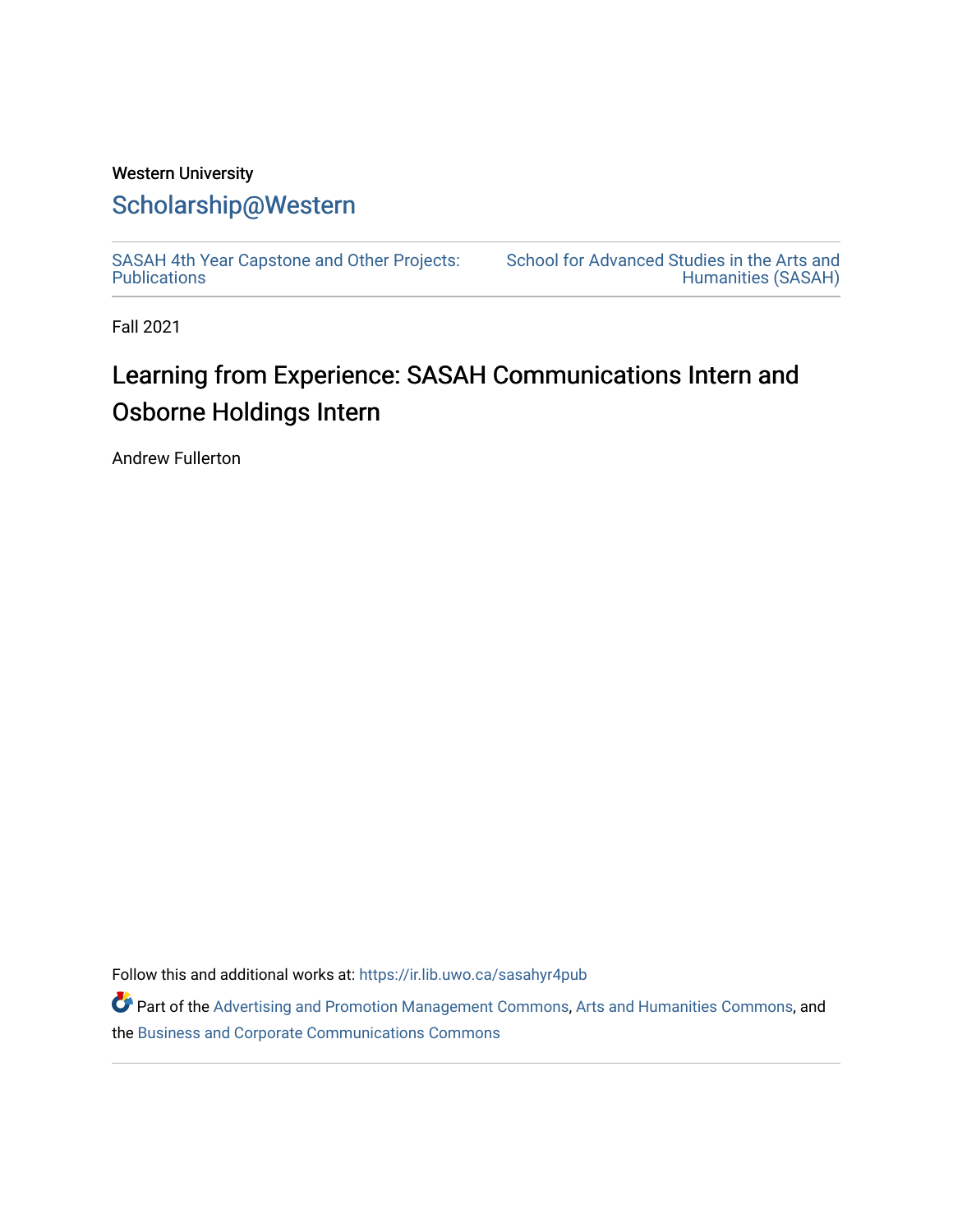# Andrew Fullerton Dr. Barbara Bruce Experiential Learning 14 December 2021

Communication, Value, and Leadership: Learning from Experience

The SASAH Blog was shut down in the fall of 2019. As a result of some technical hiccups beyond our control, the website that Julia, Harsh, and I were supposed to run as blog editors had to be taken down. My first experiential-learning opportunity began with a disappointment. All the work we had put into getting the website ready for the upcoming school year had amounted to nothing. By the time my first experiential-learning placement concluded one year later, however, what began as a disappointment had morphed into an important learning opportunity. Instead of blog editors, we became communication interns running an Instagram page. As communications interns, we learned an important lesson about responsibility.

My second internship began quite differently. Although my second experiential-learning opportunity technically started in the winter of my third year, in my mind it began several months prior to my start date as an intern copywriter at Osborne Holdings. When I first came across copywriting, I was in a state of self-questioning; I was reconsidering what I wanted out of my education and my career. During a time of uncertainty and self-doubt for me, copywriting piqued my interest. Around this same time, I was learning about professionalization in one of my third-year SASAH courses. I decided to put into practice all that I was learning about the job market, and I began looking for copywriting internships.

I learned about more than just managing a social-media page and copywriting during my two experiential-learning placements. I learned what it really means to be a communicator, I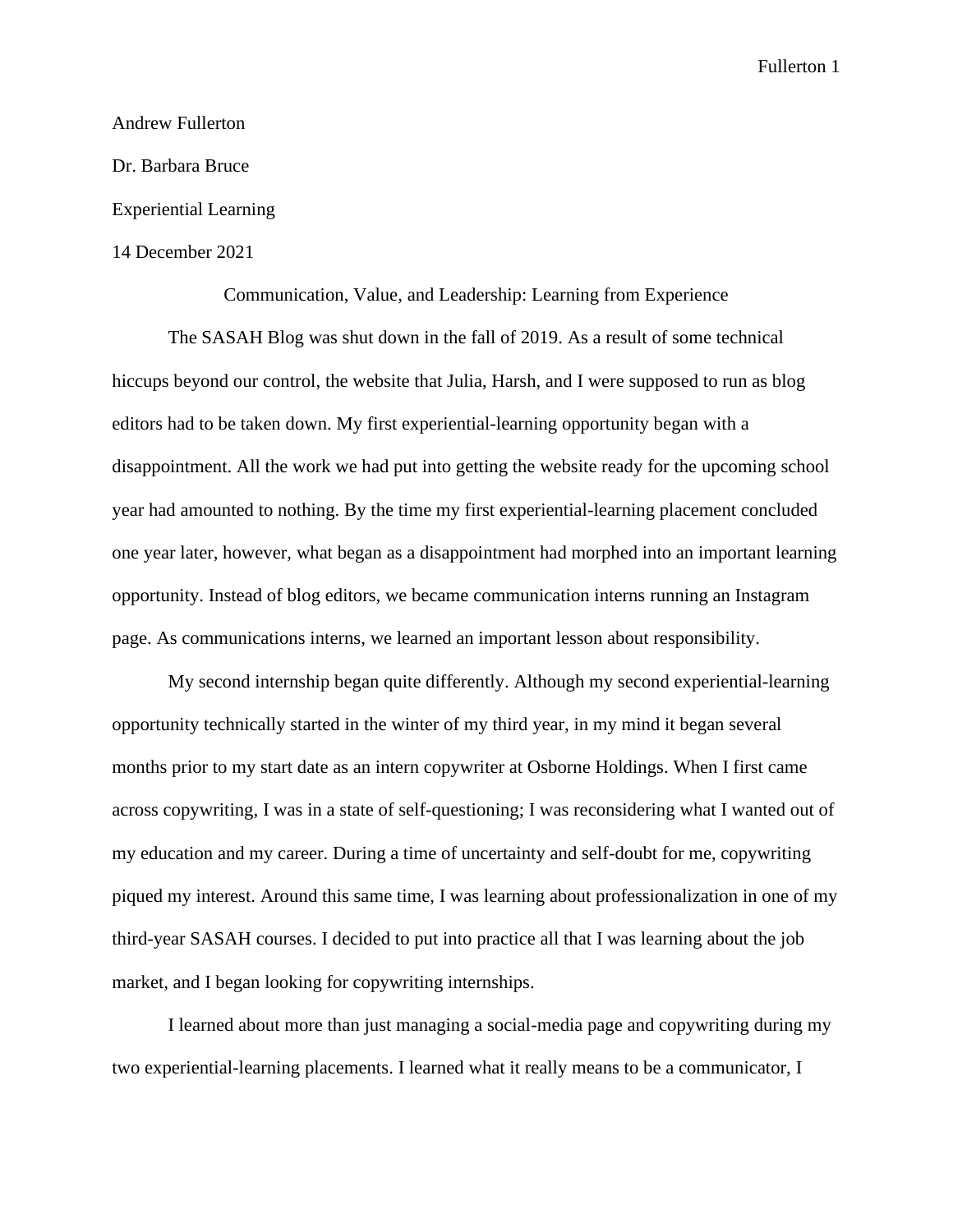learned where value really comes from, and I learned what it means to be a leader. Even though I am unsure of what my career will look like in ten years, there is one thing that I know to be true: I have value. My degree, my skillset, and my mindset are valuable.

#### **Defining Communication**

Communication skills are listed as a desirable trait on nearly every job listing today. I, for one, have had "strong written and verbal communication skills" on my resume since I was fourteen years old. Truthfully, however, I did not understand what it meant to be a communicator when I was fourteen years old. I did not know what it meant to be a communicator when I was eighteen years old, nineteen years old, or twenty years old either. It took me three years of an interdisciplinary arts-and-humanities degree, two internships, and nearly three hundred hours of work experience for me to understand the meaning of the word *communication* and the responsibilities of someone who calls themselves a communicator.

# *Communication is Not a Unidirectional Process*

Oftentimes, communication is understood as the use of writing and speaking skills to represent a company, organisation, or belief. I have learned, however, that this is only a partial definition of the term. When I was a communications intern running the SASAH Instagram page in the early months of the pandemic, I began to understand how limited my definition of communication was. Rather than the expression of information from one party to another, communication is perhaps better understood as the exchange and interplay of information between multiple parties.

When we first began the Instagram page in the fall of 2019, we established two weekly posts. Every Wednesday, we would post an installment of the SASAH Spotlight series. This weekly series would showcase a student project. The rationale behind the SASAH Spotlight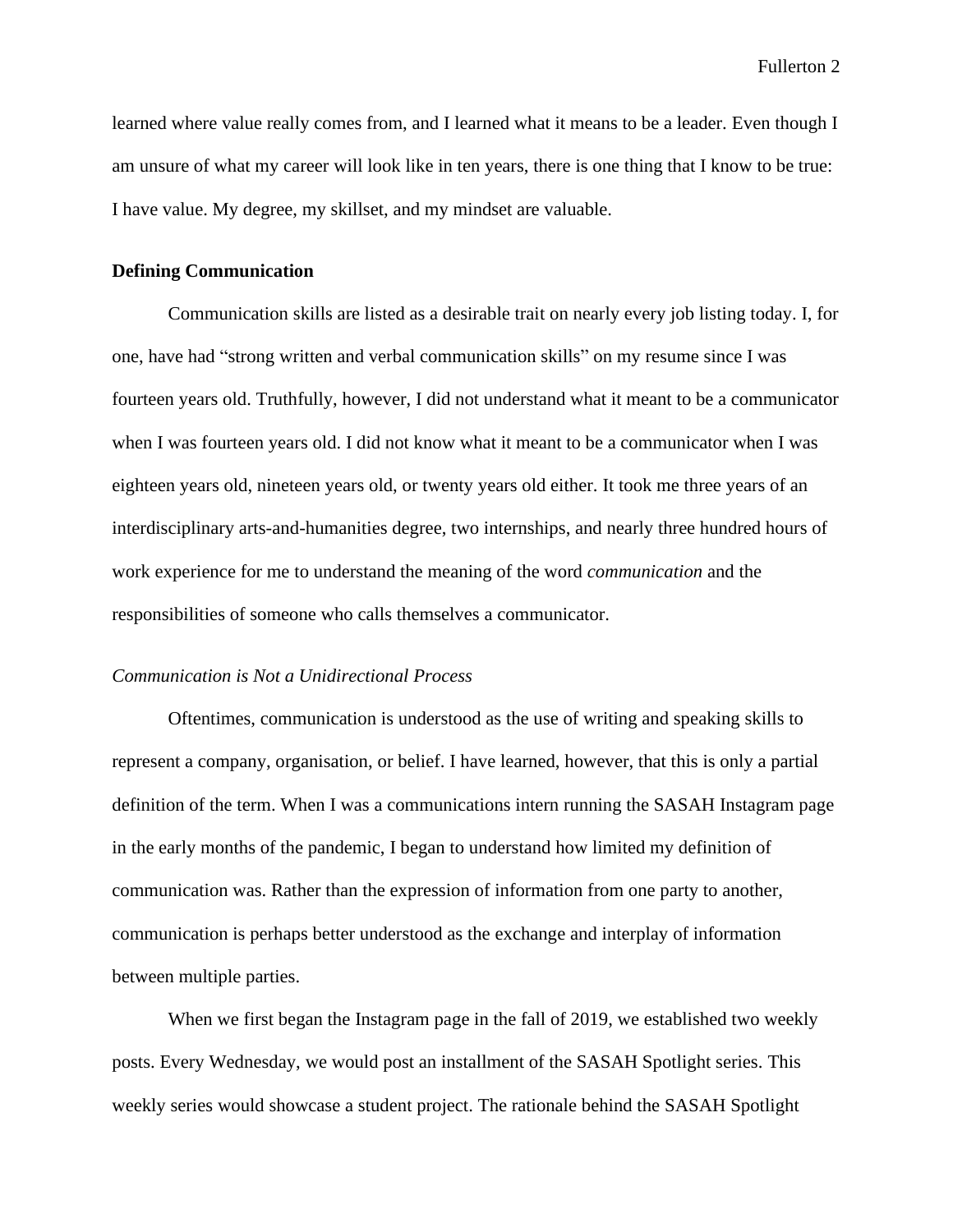series was that other students on campus and in the program would be interested to see what their peers were working on. We also created Student Feature Friday, a weekly interview with a current SASAH student in which they shared their journey to the program, their academic interests, and their extracurricular activities. For the first several months of the Instagram page, this format was successful.

When the COVID-19 pandemic forced classes online and sent students home halfway through the winter semester, though, we began to learn about the other part of communication that extends beyond the showcasing of SASAH students. While we were relying on our old routines with student showcases, the engagement with our posts was declining. Students were less and less interested in joining us for an interview or submitting their projects for showcase. We were operating under the assumption that SASAH students would be just as willing to engage with the page as they were before. It soon became apparent, however, that the needs of our audience had changed.

Our audience was no longer interested in hearing about exciting new projects or learning about a student's path into a particular field of study. In a time of heightened anxiety and social distance, our audience wanted personal connections. Students wanted to hear about what their peers were doing to get through the day. Faculty wanted to see that the students they had built relationships with over the years were still smiling despite facing challenging circumstances. To realize this, we had to do a lot more than just use the Instagram as a channel to share information. We had to stop writing, stop posting, and instead, listen. Then, and only then, were we able to start considering what the role of the Instagram page needed to be at that time.

My time as a SASAH communications intern taught me that a communicator is not just someone who expresses information. A communicator is also, and perhaps even more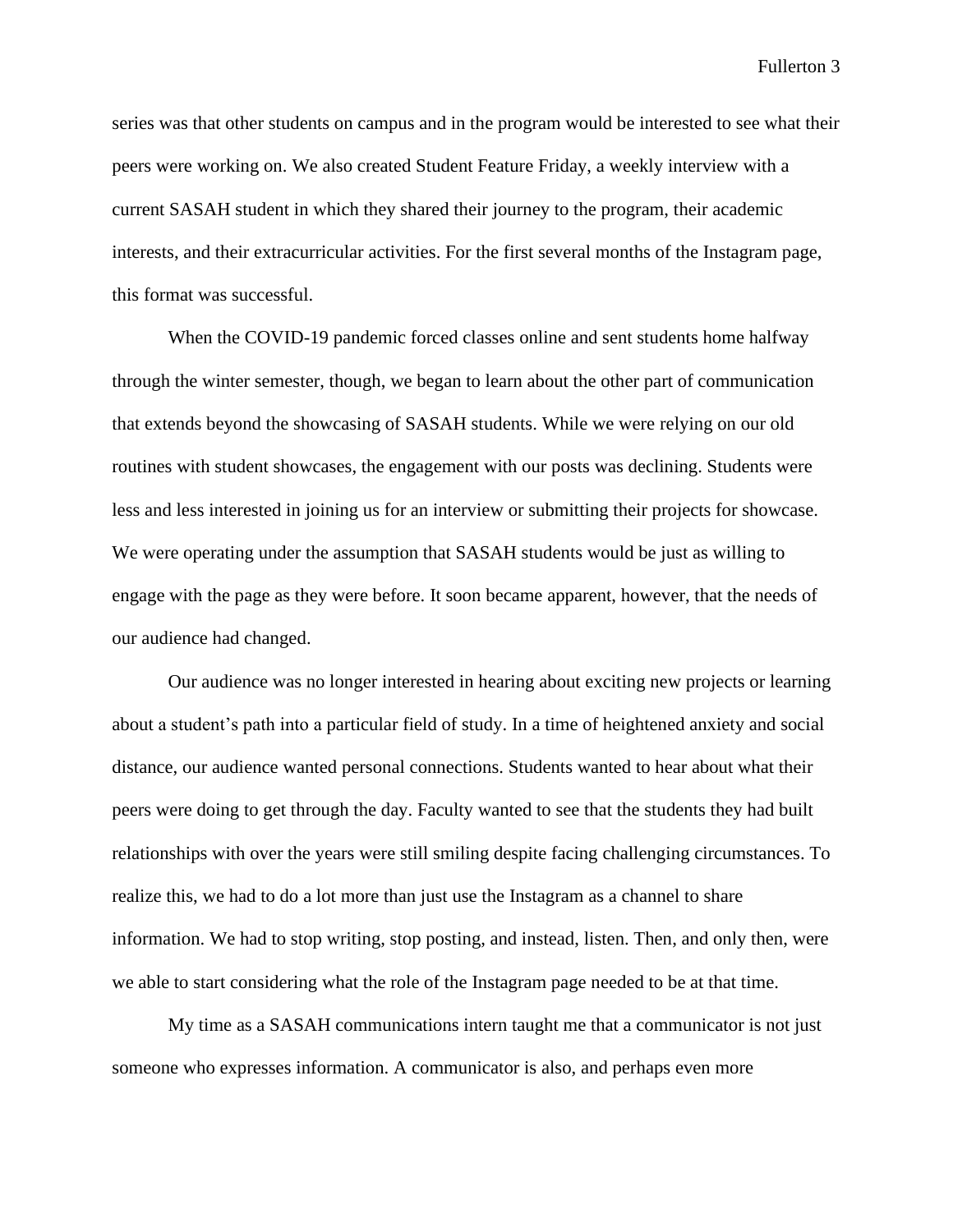importantly, someone who is involved in the exchange of information. A good communicator needs to listen just as much as they speak. Communication is a two-way process.

#### *Communication is Not a Bullet Point on a Resume*

With this newfound appreciation for communication, I became interested in copywriting in the fall of 2020. Like many other people over the course of the pandemic, I had become interested in picking up a new skill. When I came across copywriting, I was instantly hooked. I began watching every video and reading every article I could get my hands on. I began learning about sales techniques and search engine optimization. Whenever I was able to steal a moment between assignments and readings, I was writing copy.

Unfortunately, there was one glaring problem with all the copywriting I was doing: my audience was imaginary. There was no one reading my ad. This became more and more apparent to me. I was not writing to real people with real concerns. I wanted to be a copywriter, a communicator of value propositions and calls-to-action, but all I was doing was imposing my concerns and interests on an imaginary audience. Communication cannot be practiced in solitude.

I knew that if I wanted to understand the considerations of a copywriter, then I needed to find some bravery and put my work on the line in front of a real audience. With that revelation, I sat down at my desk; more accurately, I was already sitting down at my desk doing online courses via Zoom in the middle of a global pandemic. I did, however, close my browser and open Microsoft Word on my computer. I decided that I was going to try and sell my first real product to my first real audience.

The product, in this instance, was me. The audience, in this case, was composed of marketing agencies, copywriters, and employers who would consider hiring me as an intern. The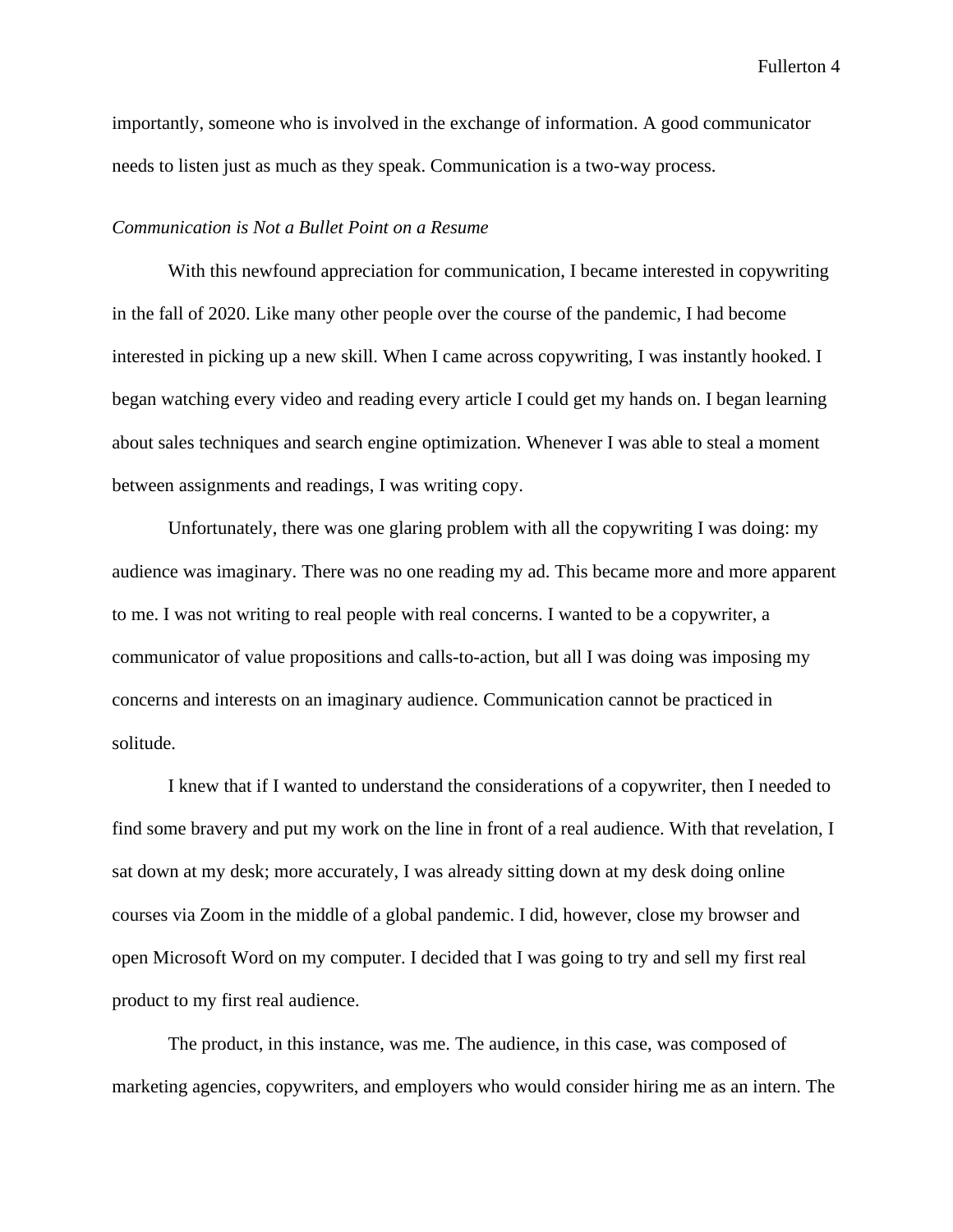first step was research. I spent hours on LinkedIn, Indeed, and other websites reading through listings for copywriting and marketing interns. I made careful note of the credentials my possible employers were looking for. All the while, one criterion haunted me throughout my search. "Minimum experience: one year," "minimum experience: two years," "minimum experience: six months or more at an agency" was attached to just about every job listing I came across. I had no agency experience. In fact, I had no practical experience at all. I had two months of part-time experience writing about fake products to an imaginary audience and the "strong written communication skills" bullet point on my resume was not going to compensate for it. In that moment, I realized that communication skills are not something that can be conveyed with bullet points in the skills section of your resume. If I wanted to be a copywriter, then I needed to show, not say, that I could communicate. Communication can only be demonstrated.

I drafted up a cover letter entitled "Here's why I don't like cover letters." The letter described my objections to cover letters that are jam-packed full of experience and certifications listed in paragraph form. I described how no resume-boosting online certificate could make me right for the job. Only my work ethic, my interest in the field, and my commitment to learning could guarantee that.

Of the near-dozen variations of that cover letter I sent out to employers, only two submissions garnered a response. I interviewed at both companies, and I was offered one position: a copywriting internship at Osborne Holdings. That is the story of how I got my internship with Osborne Holdings, but it is also how I learned that communication is not simply a skill you put on your resume. It is something you must demonstrate.

### **Defining Value**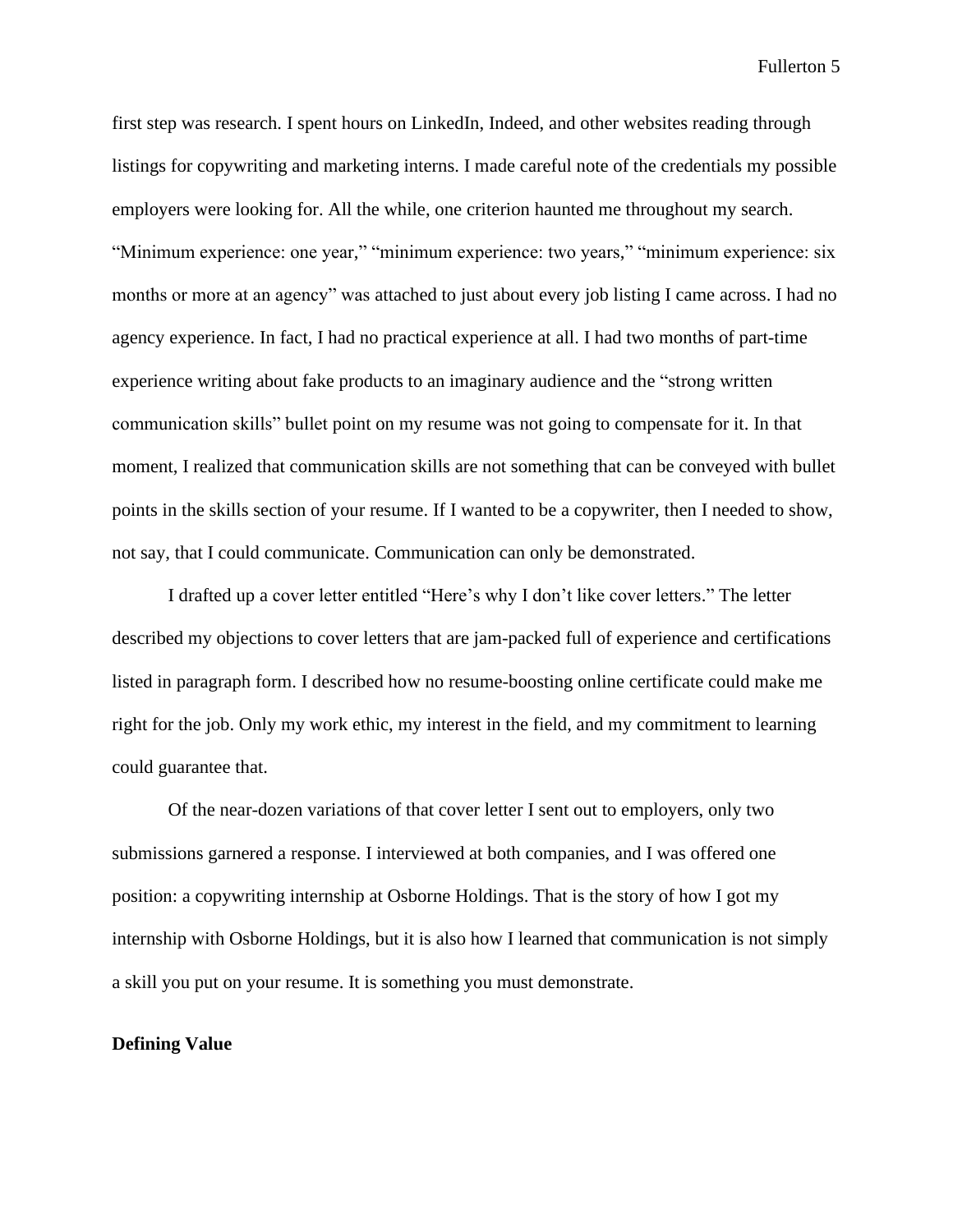For me, value has always been a loaded term. As a student, your work is often given value in the form of a letter or percentage mark. You hand in an assignment or write an exam and then you wait nervously for a couple of weeks until you get a grade on it. When that assessment is returned, your eyes go straight to the corner of the page looking for a mark. If the mark is not on the front page, then you flip to the last page of the assessment looking for it. If that too proves to be unfruitful, a frantic hunt for your grade begins as you flip through the pages of the assessment.

Students also tend to think in terms of prerequisites and anti-requisites. To take secondyear philosophy, you first must have completed first-year philosophy. You are worthy of secondyear courses only once you have completed the necessary first-year courses. Inevitably, when I turned my eye to the job market and began looking for internships, I brought this perspective with me. I would look at job postings for entry-level positions or internship roles, and if I lacked any of the skills or experience listed, then I would take myself out of the running entirely. I would stop myself from applying because I fell short of only one or two requirements. "Once I get some more experience and build up my resume," I would say, "then I'll apply." I soon learned that this mindset, especially as a young person looking to get my first experience in a professional setting, was holding me back far more than my inexperience was.

# *Your Resume Does Not Make You Valuable; You Make Yourself Valuable*

Truth be told: if students and recent graduates only applied to jobs for which they met every criterion on the listing, then hours, days, and months of job hunting would go by without a single application being submitted. No one is a perfect fit for any job listing. An employer takes a chance on every junior employee or intern they hire. Even if a prospective intern has threeresume-pages worth of relevant experience and a LinkedIn page that would put most seasoned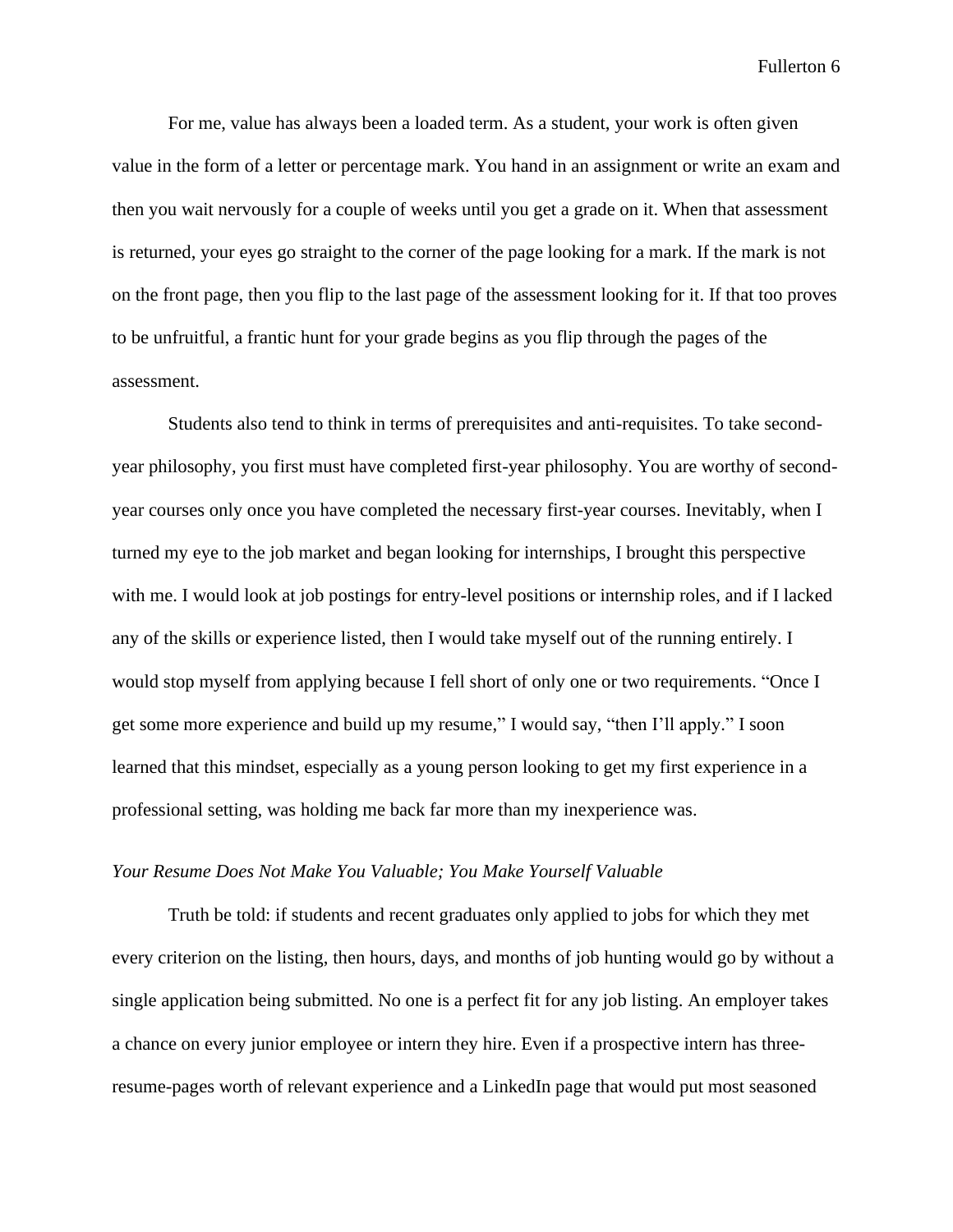professionals to shame, there are no guarantees. As a young person entering the workforce, your value is not found on your resume. It is found in your intangibles: your work ethic, commitment to learning, and your reliability.

Thankfully, how hard you are willing to work is entirely up to you, how committed you are is your choice, and how reliable you are is a decision you make each time someone calls on you to complete a task or duty at your workplace. As a young person venturing into the world of work for the first time, you are not valuable because you satisfy nine of the ten criteria your employer listed on the job posting. You are valuable because you satisfy six of them, and you are willing to learn and challenge yourself until you fulfill the other four.

#### *Value is Not Something You Can Score*

My second experiential-learning placement started when I had my first day with Osborne Holdings in February of 2021. During my first week, Mr. Osborne gave me the run-down on the Osborne Holdings business model, its services, and the value it provides its clients. Then, he gave me my first assignment: cold sales emails. Using all the knowledge I had just gained about the business, I was assigned three emails, each of which were supposed to articulate the value of Osborne Holdings in a different tone.

I spent hours fine-tuning every word that went into those emails, and I presented him with my work at our next meeting. Instead of praising my work, he combed through every line and picked out a handful of worthwhile ideas to explore further. He then asked me to write three additional sales emails leaning into each of those ideas as well as a brief elevator pitch summing up the value of Osborne Holdings. It was an unsettling moment for me. For as long as I could remember, I had a specific grade to aim for. If I scored seventy-five percent on a test, my goal next time was an eighty. Without a grade to guide the valuation of the work I produced, I felt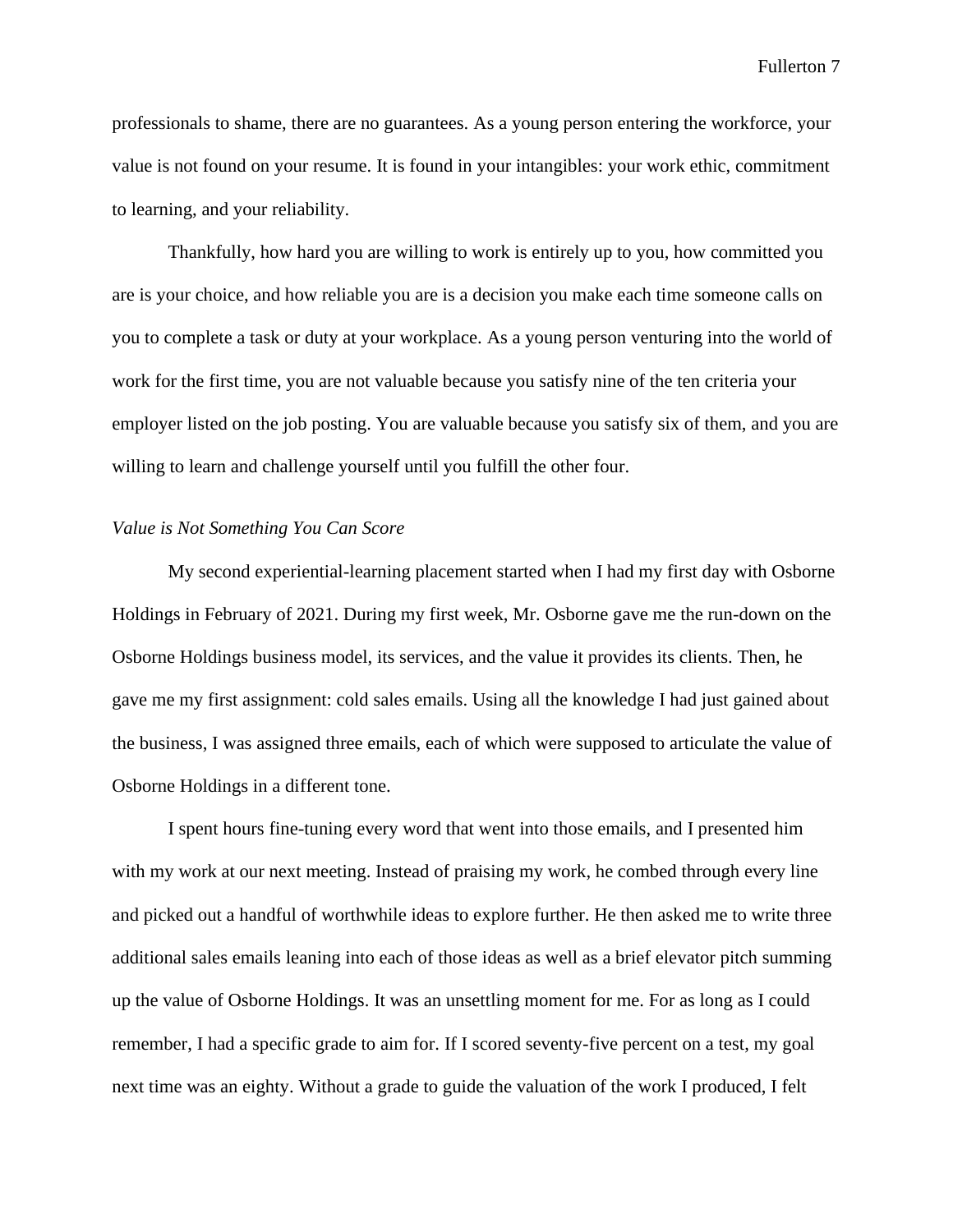lost. Stripped of the ability to strive for a perfect score, I instead focused all my efforts on responding to Mr. Osborne's feedback.

When I presented Mr. Osborne with my second set of emails, he was enthused and added them to the Osborne Holdings sales email inventory. When I presented him with the elevator pitch, he posted it to the Osborne Holdings LinkedIn biography on the spot. Even though it was only a biography on a LinkedIn page and one-hundred-and-fifty words worth of email copy, I felt a lot of empowerment in that moment. I delivered value to a real-world business, and I did it without striving for a particular grade. I did it by focusing all my efforts on responding to the feedback of an expert. Instead of being rewarded with a grade, I was rewarded with the knowledge that the work I produced might help Osborne Holdings bring in new clients in the future. From that point on, my entire outlook on my performance and how I valued myself began to shift. When you are a student, it is easy to reduce the value of your work to a letter or percentage grade. In my very first assignment at Osborne Holdings, that mindset was disrupted for the better.

#### *You Receive Feedback in Various Forms, But Only You Can Determine the Value of Your Work*

When I submitted those first deliverables at Osborne Holdings, I was met with a flurry of feedback, but none of the feedback ranked my work on a scale. Instead, I was given some suggestions, some criticisms, and some compliments. There was no letter grade for me to hang my value on; I had to discern the overall value of the work for myself based on the feedback I was given.

When I experienced gradeless-ness for the first time at Osborne Holdings, I felt a lot of anxiety. As I progressed through my internship, that anxiety slowly morphed into a sense of liberation. Even though you do get letter grades or percentage marks as a student, they should be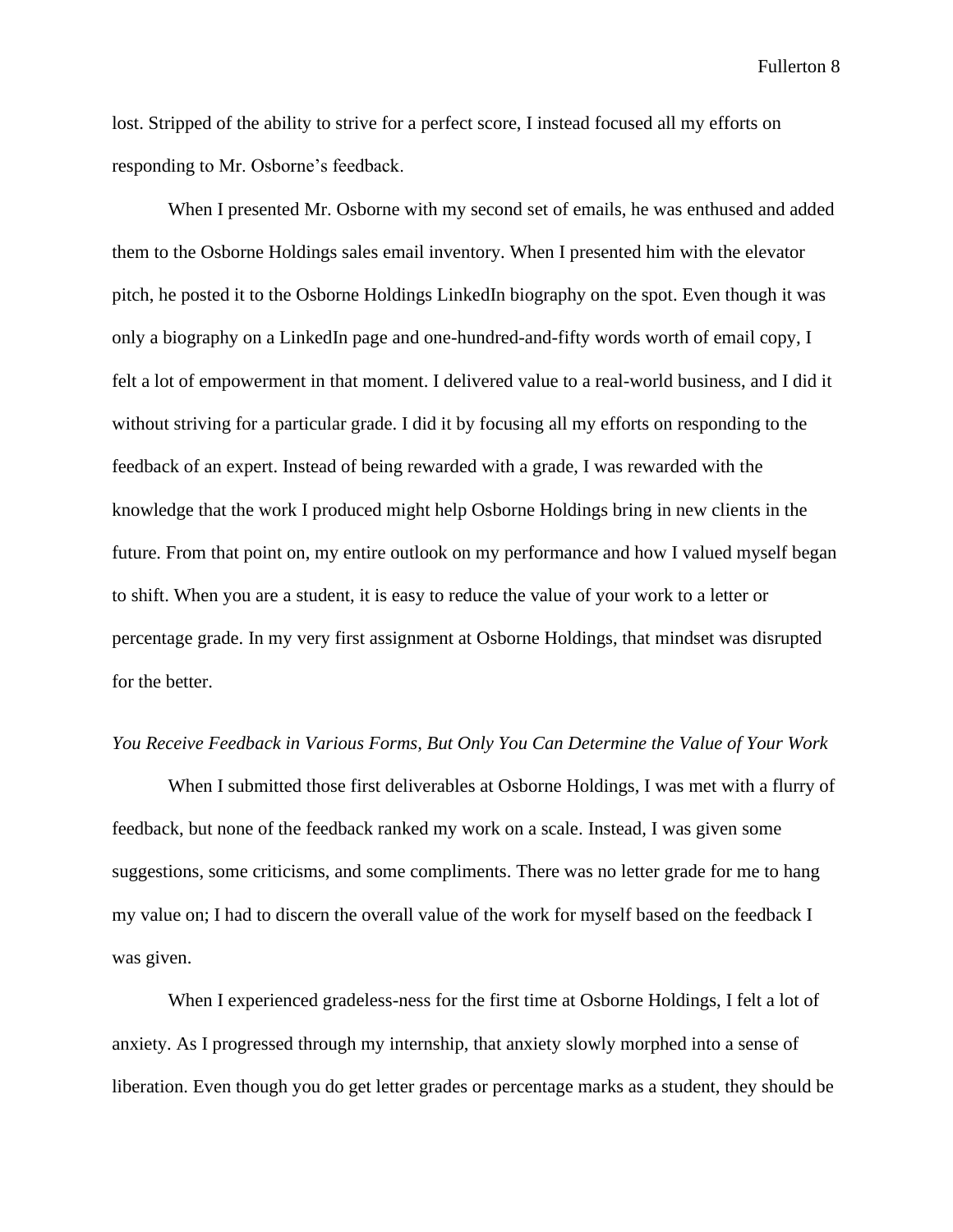afforded no more power over you than any other piece of feedback. A grade, simply put, is only one small source of feedback amidst dozens of others that you receive on a given assignment or test. It is only one of several tools to help you improve. It does not determine the value of your work, only you can determine that. When I get assignments back now, I no longer look to the mark at the top of the page right away. Instead, I turn my attention to the comments in the margins. That is where learning really happens.

#### **Defining Leadership**

For eight weeks, I had the unique privilege of working directly with the founder and leader of Osborne Holdings. During that time, I was not just learning about copywriting but also observing how Oliver Osborne conducted himself as he introduced me to copywriting and mentored me. Leadership, much like communication skills, is one of these concepts which is hard to appreciate until you see it done expertly. I was fortunate enough to learn from an expert at both.

As a young person looking at the professional world from the outside in, it is easy to mistake seniority for leadership. It is easy to look at someone with ten, fifteen, or twenty years of experience in their respective field and call them a leader. However, seniority and leadership are not synonymous. Mr. Osborne showed me that leadership is not simply earned by being the most knowledgeable person in the room, although a seasoned marketing strategist like Oliver Osborne certainly fits that criteria. Leadership is what you do with your expertise.

# *A Leader is Patient*

As I moved forward in my internship, I began to take on more responsibility for the copy that I was producing. When I was given my first assignment with a client, a thought-leader article for the commercial shipping-technology company SparesCNX, I was admittedly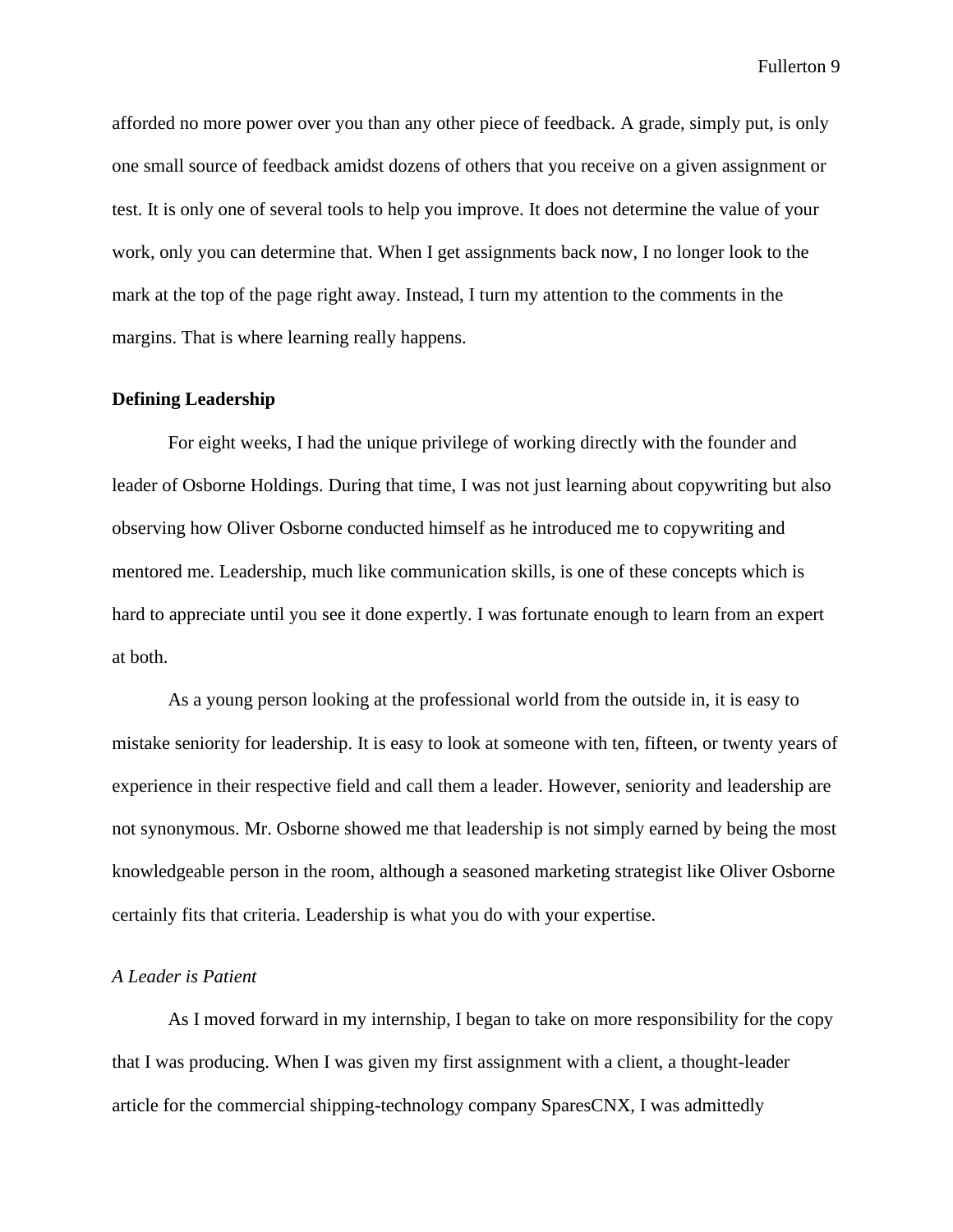intimidated. I was thoroughly unknowledgeable about shipping technology, but I was supposed to produce a professional article for a real-world company with real sales at stake.

As a good leader does, Mr. Osborne walked me through the process step by step. Before a single word was put to paper, we conducted an extensive client interview. From this interview, there was a transcript that was hundreds of words long. To supplement the transcript, Mr. Osborne directed me to the SparesCNX website to read through the company's communications. Whereas reading the client interview helped me understand the product I was writing about, going through the company's communications helped me understand how I should write about the product. Crucially, none of this knowledge about SparesCNX was handed to me. Instead, Mr. Osborne allowed me to discover it for myself through client interviews and research. Then, after several hours of preparation, I wrote my first word.

When I did finally put words on the page, it was hardly a straightforward writing process. I would work on the article until I reached a logical stopping point, and then Mr. Osborne would go over my work. He would not, however, make any changes on my behalf. He would instead identify any problems in my work and give me feedback. How I responded to that feedback was up to me. If my response failed to solve the problem, then he would simply offer more feedback and give me the opportunity to try out another angle. He offered his support and his expertise but exercised patience in allowing me to troubleshoot my work on my own. A good leader allows those around them to be accountable for their own work. A good leader creates the time and space necessary for growth. Although my name is not listed as the author, the article I wrote for SparesCNX is live on their website today.

### *A Leader is Generous with Their Expertise*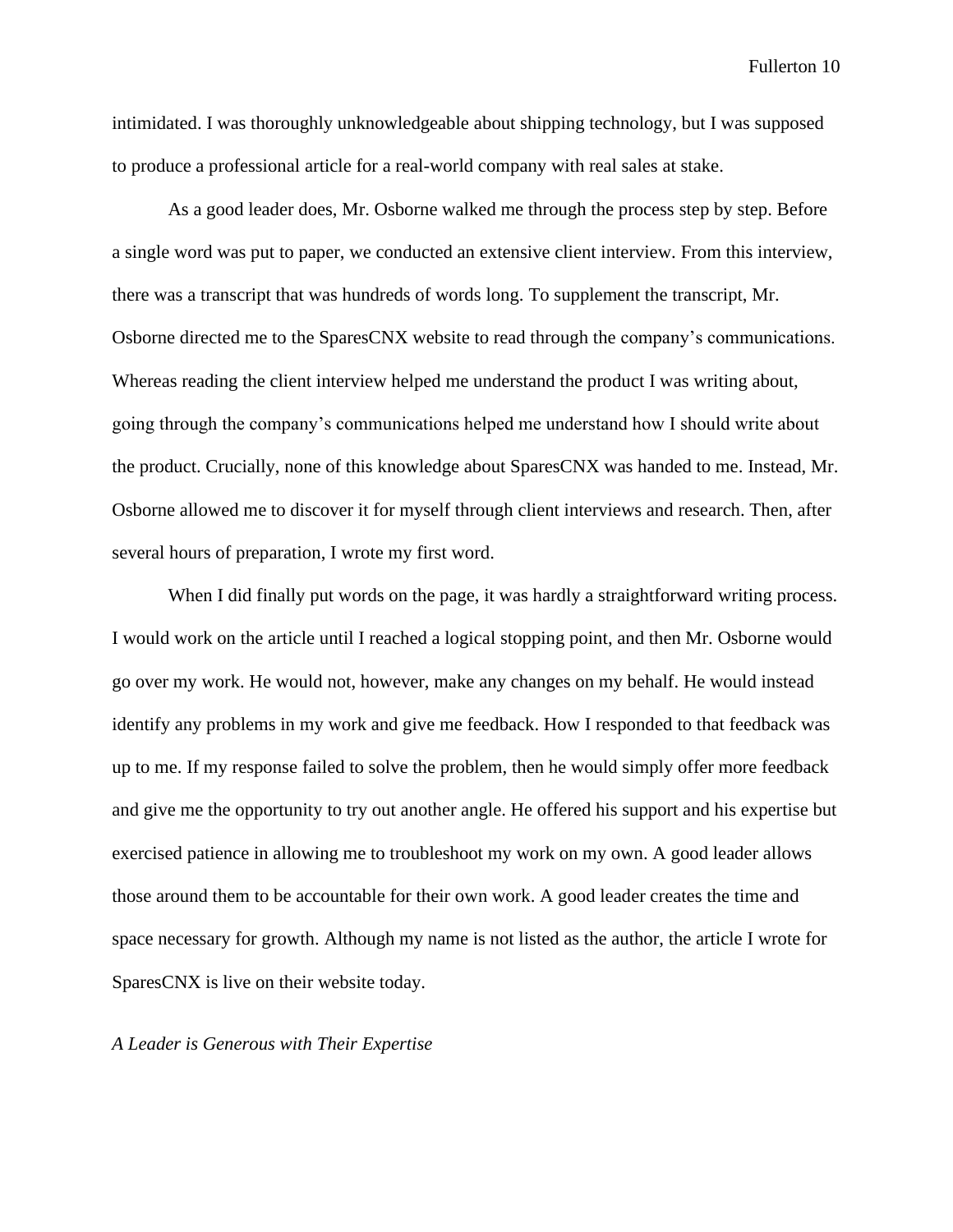There is very little to question in the matter: Oliver Osborne is a better copywriter than I am. His copy produces more sales than mine does. In the interest of his business, I could have sat on the sidelines, assisted him with research, and helped with search engine optimization while he wrote the copy. That is not what a leader and a mentor does, though. Mr. Osborne put me in the writer's seat. All through my internship, Mr. Osborne never once placed me in a supporting role. I was never given spellcheck responsibilities, and I was never assigned to any administrative work. He always put my learning first and, in some cases, even put it ahead of the business.

Mr. Osborne gave me every possible opportunity to push the envelope and be edgy with my copy. When I pushed a piece a little bit too far, Mr. Osborne offered me his expertise and helped me understand where I had gone wrong. When I was losing sight of the key message of a piece, he helped me refocus it. What is important to note here are the terms "offered me" and "helped me." Above all else, Mr. Osborne was dedicated to my learning. He made it a priority.

# *A Leader is Selfless*

Several months after I had completed my internship with Osborne Holdings, I had taken on a copywriting project on my own. It being my first time handling a client and project on my own, I had some uncertainties. I sent Mr. Osborne a text hoping for some quick advice. He had no obligation to get back to me, and he certainly had no obligation to give me an hour of his time to go through my concerns about the project with him over the phone, but that was exactly what he did. That was when I realized that leadership is not circumstantial; it is not something that you reserve for those under your immediate supervision. Leadership is a commitment to developing those around you that extends far beyond the terms of a contract.

#### **Looking Forward**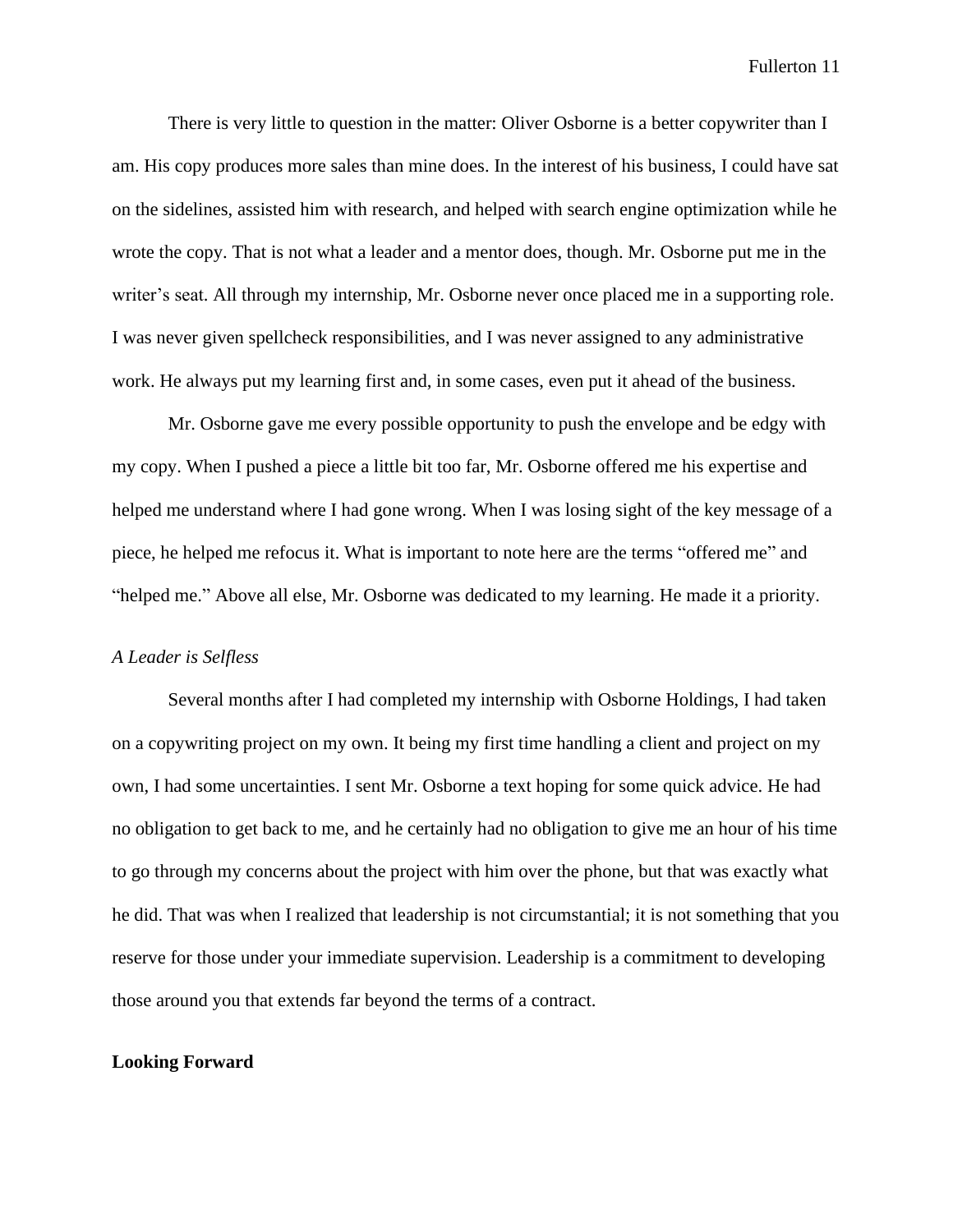Coming to the end of my time as a student in the School for Advanced Studies in the Arts and Humanities, I see a lot of uncertainty ahead. I do not know exactly what industry I will work in. In terms of what degrees I will have behind my name or what titles I will have in front of my name in ten years' time, I might as well draw from a hat. There are far too many variables for me to know this. There are, however, some things that I know for certain.

#### *I Want to Be A Communicator*

Over the last two years, since I first began as a communications intern and then became an intern copywriter, I have seen the importance of being a communicator first-hand. The importance of effective and reciprocal communication has been made readily apparent by the ongoing debate around masking protocols and vaccine mandates in Canada. It is one of the biggest and most pressing mass communication challenges in recent history. Today's policymakers, public health professionals, and advocates need to be communicators who can read, write, speak, and listen civilly across vast differences of opinion and belief. Communicators have a responsibility to facilitate the exchange of information, especially when it is most challenging to do so. I cannot know exactly what I will do in my career, but I hope that I will take on this responsibility one day myself.

# *I Want to Be A Leader*

When I say that I want to be a leader, I do not mean that I want to be a manager or run a team. Instead, I want to conduct myself as a leader does. I want to be forward-thinking and generous with my time and my expertise. I believe that we, meaning students and professionals, have a responsibility to support those around us and bring the best out of our peers. The future professionals of our society need to be forward-thinking and invested in the whole. For this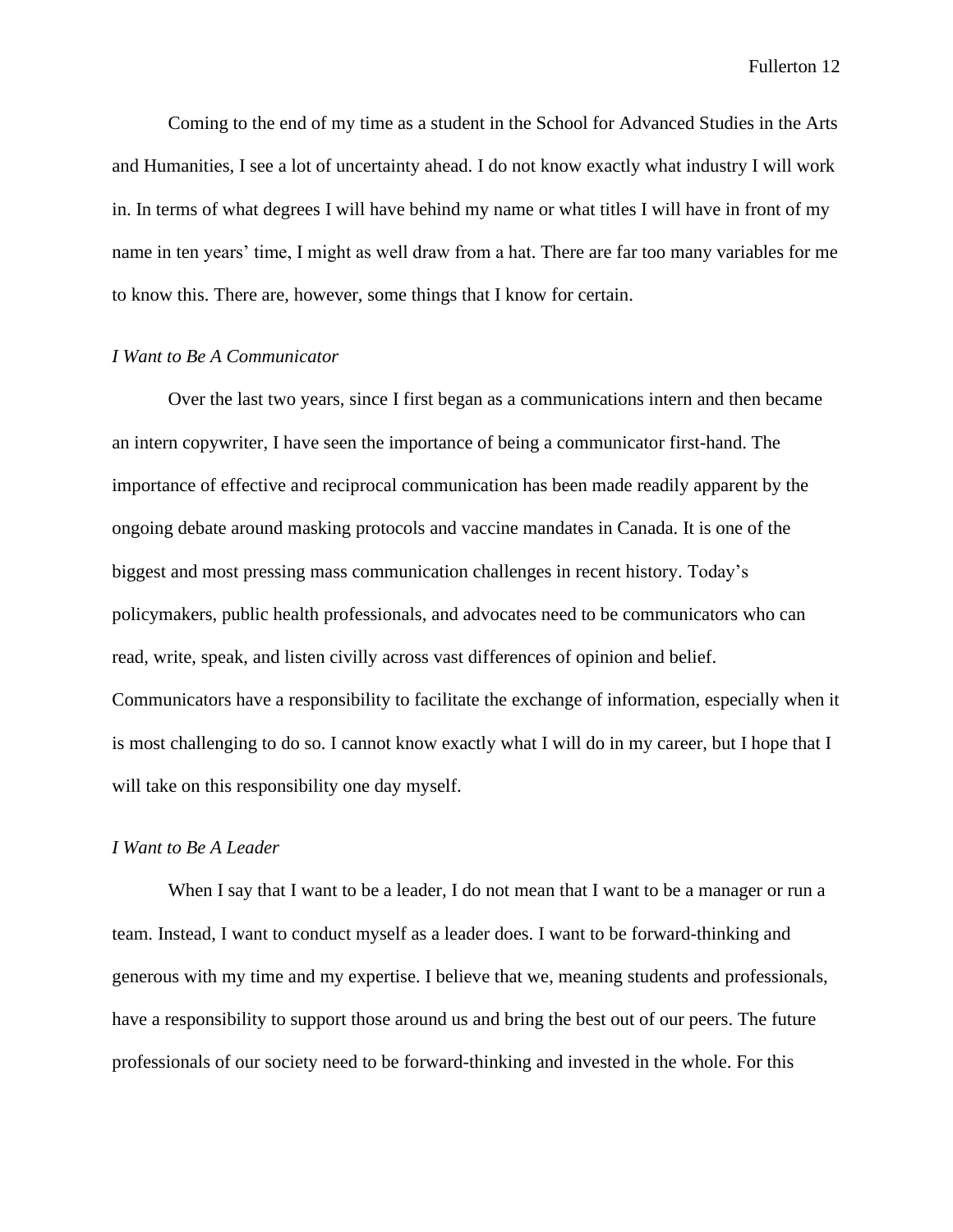reason, I believe that people who are deeply invested in leadership and mentorship are vital to the success of our society.

Seeing great leadership encourages leadership in others. Seeing leaders who put others before themselves, encourages selfless leadership in others. Dr. Aara Suksi, Dr. Barbara Bruce, and others at SASAH are invested in producing students with a passion for leadership. I know this first-hand. Oliver Osborne is similarly invested in producing young professionals of this mindset and skillset. Wherever my career takes me, I hope that I will one day be a leader in my own right.

#### *Looking Forward: The Learning from Experience Webinar*

This fall, as I prepared to present my experiential-learning placements to faculty and friends of SASAH, I had the opportunity to reflect on my two internships and my time at Western. I reflected on the challenges that Julia, Harsh, and I faced during our time as a SASAH communications interns. I thought about how we supported each other and anchored each other during a pandemic when everything else felt unstable. I thought about the appreciation we all gained for the responsibility that comes with calling yourself a communicator. I thought about my internship at Osborne Holdings and how rewarding it was to see my writing representing real-world companies. I thought about how I learned to value myself and have confidence in my abilities.

As I presented on my internships, though, I was not so much reflecting as I was looking forward. I watched each of my classmates and friends present: Julia, Harsh, Reese, Denise, Jamie and Evalyn. I saw six young people who are all leaders and communicators in their own rights already. The best word to describe my sentiment in that moment was pride. I felt proud to be a part of SASAH. I felt proud to be a part of this generation of socially conscious individuals who